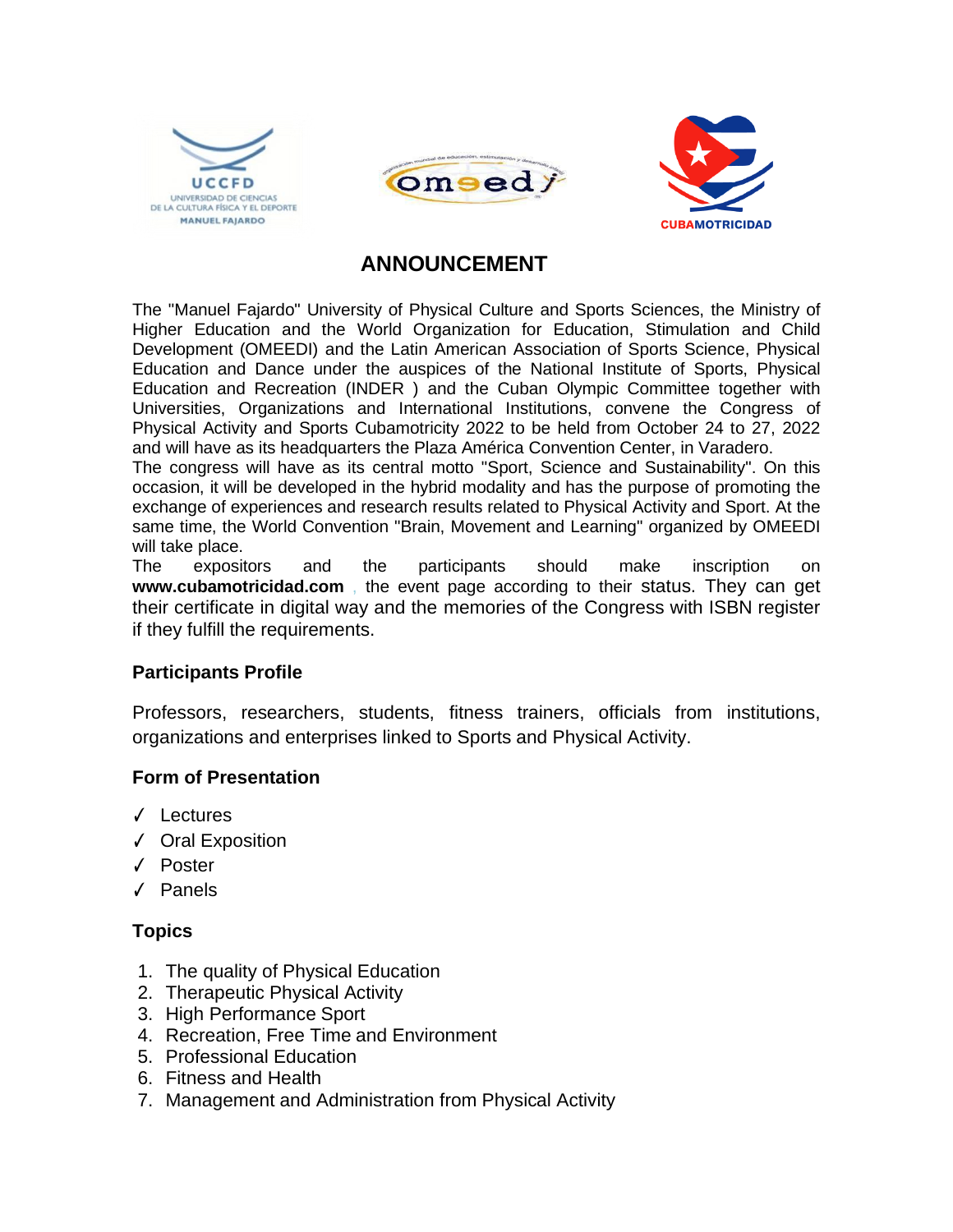- 8. Neuromobility and development
- 9. Mobility vs Motricity
- 10.Young researchers in Physical Education and Sport in higher Education for sustainable development.
- 11.Psychology from Sports and Physical Activity
- 12.Sociology from Sports and Physical Activity.
- 13.Olympism, values and education
- 14.Genre or social inclusión

### **Rules for Works Presentation**

- Works should be unpublished, letter sheet, 10 to 15 sheets, word format, 12 Arial letters, justified document, one and half space between lines.
- The authors should be put in a decrease way according to their percentage of participation in the work.
- **Tittle:** concise, specific, a correct syntax, it should express the work content in no more than 15 words.
- **Abstract:** It should express the problem, the objective, the methods, the main results and the conclusions. 200 words will be written in only one paragraph (Spanish-English)
- **Keywords/Key words:** No more than 5 words (in Spanish and English), all necessary, normalized [\(http://skos.um.es/unescothes/view.php?fmt=1\)](http://skos.um.es/unescothes/view.php?fmt=1) and descriptive of the corresponding content. between them.
- **Introduction:** The problem, the reach and the objective of the investigation should be clearly defined as well as the art state dealt with other investigators.
- **Materials and Methods:** they should express the quantity and the quality of the materials used, the methodology used, the experimental conditions should be right according to the objective stated as the statistical analysis made.
- **Results and Discussion:** the results should be clearly expressed and they are presented in a logical way supporting with images, figures, charts of the corresponding interpretations and the relationship among the obtained data be evident. The content will be specified and the conditions in which the results were achieved. It is important to value if there is contrast with the results from another published works and if the possible theoretical or practical significances are highlighted in order to support the conclusions.
- **Conclusions:** They will be related to the objective and the results.
- **Bibliographic References:** Appropriate sources of scientific information are used and present an adequate percentage of current events. There should be no more than 20 original articles and 50 review articles. The citations in the text and the bibliography must be correctly established according to the bibliographic style of the journal: APA (American Psychological Association) 7th edition. It is recommended to use the APA CSL citation style processor, which can be downloaded at<https://www.zotero.org/styles/> .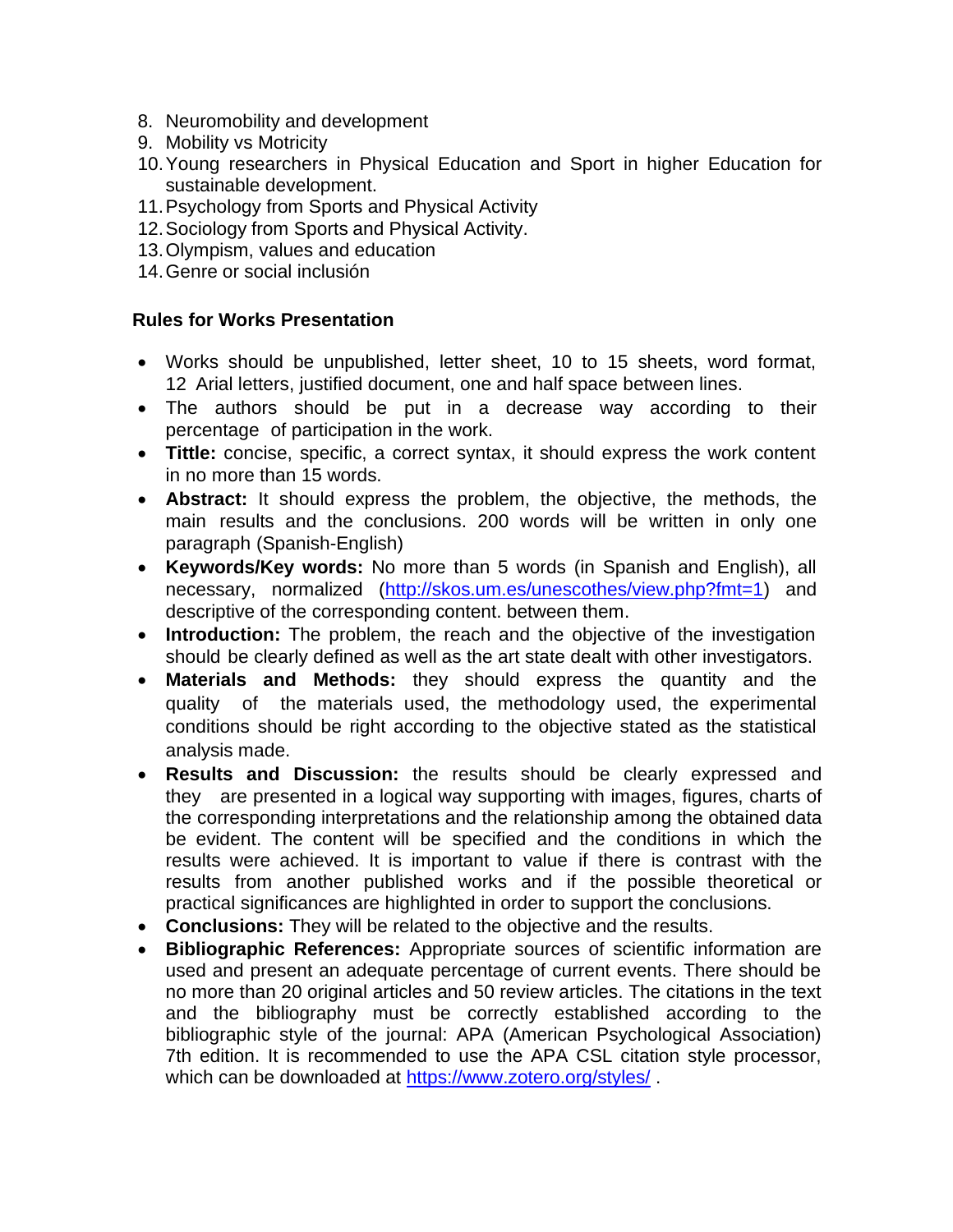## **CUOTAS DE INSCRIPCIÓN**

|                          | <b>PRESENCIAL</b> |                |                |               |
|--------------------------|-------------------|----------------|----------------|---------------|
| <b>STATUS</b>            | Hasta 30 de       | 1ro Julio al   | 16 de sep      | <b>ONLINE</b> |
|                          | Junio             | 15 de Sep      | al 27 Oct      |               |
| Professional expositor   | <b>150 USD</b>    | <b>180 USD</b> | <b>200 USD</b> | <b>50 USD</b> |
| Studen expositor         | <b>60 USD</b>     | 80 USD         | <b>100 USD</b> | 40 USD        |
| Participant              |                   |                | <b>100 USD</b> | 40 USD        |
| <b>OMEEDI</b> members    |                   |                | <b>120 USD</b> | <b>50 USD</b> |
| Previous congress course |                   |                |                | <b>50 USD</b> |

All people who have investigated about the topics expressed can participated on it. The oral presentation of the works will be sent by posters or short videos that do not last more than 5 minute where the solved problem be exposed, how did you do it? Results or Impact. Besides that, the works should be given in word format following the requirements stated in this document. The works will be sent to this mail [cubamotricidad.uccfd@gmail.com](mailto:%20cubamotricidad.uccfd@gmail.com) before September 15th 2022.

When The Congress has already finished and after receiving the payment of it, The Organizing Committee will send 2 documents to author of the work, that is

- ✓ Congress participant Certificate
- ✓ Congress expositor Certificate

The arrangement of works 'presentation will be communicated to the authors, that´s why, the contact data should be sent the above mentioned e-mail.

#### **Collateral activities**

- ➢ Regional Festival of Traditional Games
- ➢ Extreme Sports
- $\triangleright$  Caribbean party

#### **ACCOMMODATION**

The Cubanacan Travel Agency, Official Receiver of the Cubamotricidad Event in October 2022, at the Varadero Hotels in the Varadero Resort, Cuba; puts to your consideration attractive offers of services for your days of stay in Cuba:

#### **Accomodation 1 night**

| Hotel                     | <b>Single Room</b><br>(1 person) | Double room<br>(2 people) |
|---------------------------|----------------------------------|---------------------------|
| Hotel Kawama (3*)         | 65.00                            | 50.00                     |
| Hotel Tortuga (3*)        | 60.00                            | 45.00                     |
| Hotel Melia Varadero (5*) | 150.00                           | 110.00                    |
| Hotel Arenas Doradas (4*) | 125.00                           | 75.00                     |